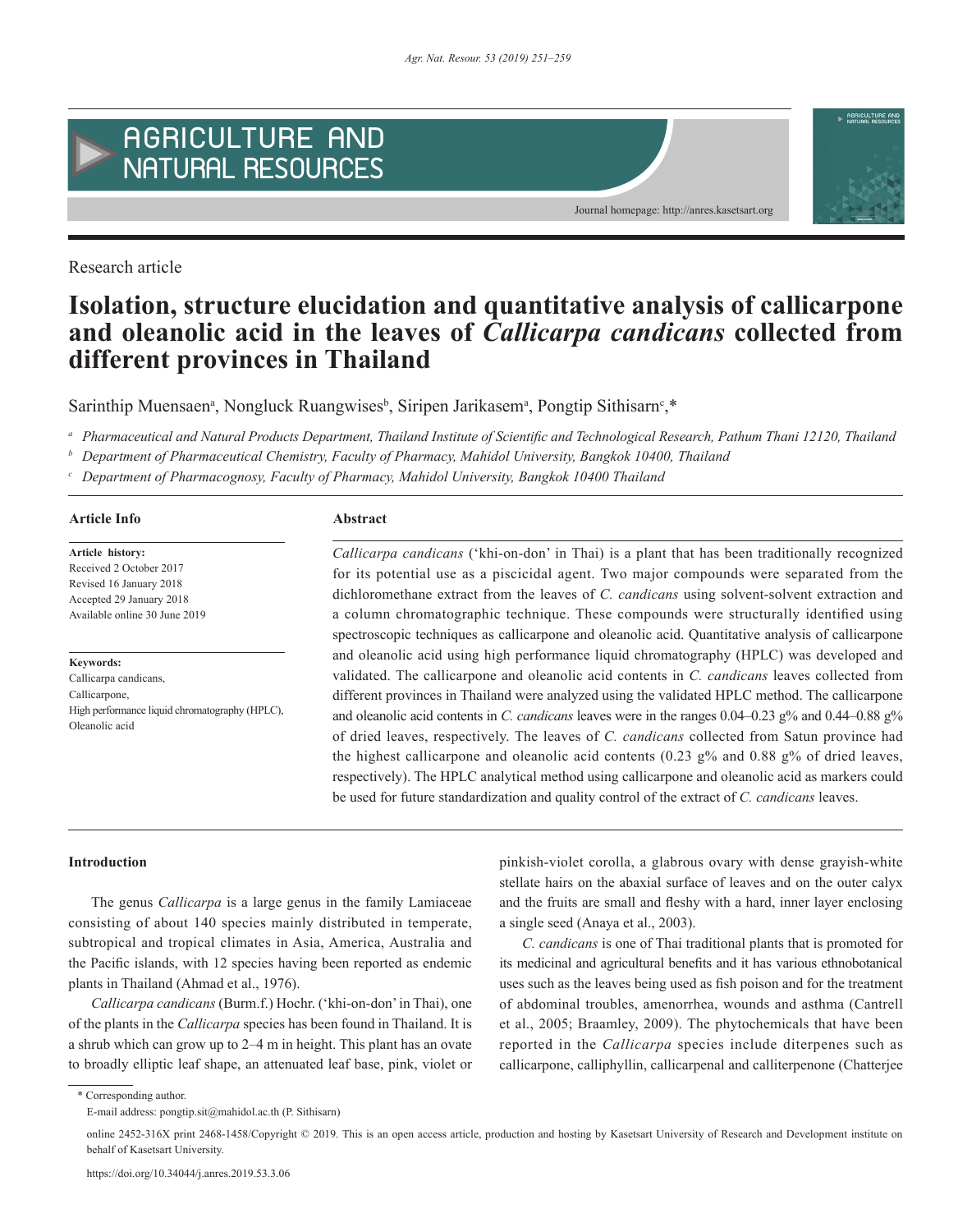et al., 1972; Favel et al., 1994; Gao et al., 2000; Hu et al., 2001; Hu et al., 2002; Jesus et al., 2015), triterpenes such as α-amyrin, β-amyrin, betulinic acid, oleanolic acid and ursolic acid (Kawazu and Mitsui, 1966; Kawazu et al., 1967a; Kawazu et al., 1967b; Jones et al., 2007; Leeratiwong et al., 2009) and some flavonoids and lignans (Hu et al., 2001; Murray et al., 2013). Because of the regulations and limitations on the uses of chemical insecticides nowadays, natural insecticides are promoted to be used due to their effectiveness, low toxicity to humans and the environment, and the availability of raw materials (Ren et al., 2001). Callicarpone, an active component present in the leaves of *C. candicans*, has been reported to exhibit a 10-times stronger toxicity against loach fish (*Misgurnus anguillicaudatus*) than did rotenone (Chatterjee et al., 1972; Favel et al., 1994; Seebacher et al., 2003). However, the isolation and structure elucidation of callicarpone are still unclear. Therefore, this study was set up to isolate two major components in the leaves of *Callicarpa candicans* (callicarpone and oleanolic acid) using column chromatographic techniques. Then the structure elucidation and quantitative analysis of these compounds in *C. candicans* leaf samples, collected from various provinces in Thailand, were conducted using spectroscopic techniques and a validated high performance liquid chromatographic (HPLC) method, respectively.

# **Materials and Methods**

### *Plant materials and extraction*

Five leaf samples of *C. candicans* were collected between December 2010 and February 2011 from Mueang district, Songkhla province, Ao Luek district, Krabi province, Mueang district, Satun province, Phu Kradueng district, Loei province and Pak Chong district, Nakhon Ratchasima province. Plant samples were identified by Dr. Charan Leeratiwong, a botanist from the Department of Biology, Faculty of Science, Prince of Songkhla University, Songkhla, Thailand. Plant specimens were deposited at the Pharmaceutical and Natural Products Department, Thailand Institute of Scientific and Technological Research (TISTR), Pathum Thani, Thailand. All plant samples were dried at 40°C in a hot-air oven and were then finely powdered. Pulverized plant samples (1.6 kg) were extracted three times with dichloromethane (plant:solvent ratio = 1:10 weight per volume) under sonication for 1 hr and then filtered. The combined filtrates were evaporated under a reduced pressure to yield 129.59 g of extract (8.09% weight per weight (w/w) yield).

### *Chemicals and reagents*

Oleanolic acid was obtained from Chromadex Inc. (Genay, France). Silica gel Si-60 for the column chromatography with a particle size of 63–200 µm was purchased from Merck (Darmstadt, Germany) All other reagents and solvents were purchased from Labscan Asia (Bangkok, Thailand) and were either analytical or HPLC grades. Deionized water was used throughout. Polytetrafluoroethylene (PTFE), solid phase extraction cartridges were obtained from Whatman (Kent, UK).

#### *Isolations of compound 1 and compound 2*

Dichloromethane extract was defatted to remove non-polar compounds such as oils, waxes and chlorophyll using a solvent-solvent partition method. The extract (116.65 g) was dissolved in 500 mL of 10% aqueous methanol and was extracted three times with an equal volume of hexane. The separated layers were concentrated under reduced pressure to give a hexane soluble fraction of 73.88 g (63.33% w/w yield) and an aqueous methanolic fraction of 30.26 g (25.94% w/w yield). The aqueous methanolic portion (19.25 g) was dissolved in 100 mL methanol and thoroughly mixed with an equal weight of silica gel. The solvent was allowed to evaporate off and the extract impregnated with silica gel was applied onto the top of a silica gel column (200 g Si-60, particle size  $63-200 \mu m$ , 25.0 cm length  $\times$  5.0 cm internal diameter). A step-wise gradient elution using hexane and ethyl acetate was carefully applied (1–3 bed volume) so as not to disturb the silica gel bed. Fractions were collected in round-bottomed flasks, rotary evaporated and then combined according to similar thin layer chromatography (TLC) patterns. Eight fractions (Fr.1–8) were obtained. Fr.5 (2.76 g) was separated on a silica gel Si-60 column (150 g Si-60, particle size 63–200  $\mu$ m, 25.0 cm length  $\times$  5.0 cm internal diameter) using a mixture of hexane-ethyl acetate (55:45) as the mobile phase. A fraction size of 10 mL was collected. Fractions were combined according to similar TLC patterns. A medium-polar, terpenoid-enriched fraction of 735.4 mg was obtained from Fr. 65–78 which was re-chromatographed on a silica gel column (100 g Si-60, particle size  $63-200 \mu m$ , 25.0 cm length  $\times$  5.0 cm internal diameter) using chloroform-diethyl ether (4:1) to produce 252.4 mg of compound 1 enriched fraction. Further purification was done using low pressure column chromatography (LPCC; Lobar RP-18, water-methanol 30:70) to produce 61.2 mg of semi pure compound 1. Re-chromatographing on Lobar RP-18 (water-methanol 40:60) produced 30.9 mg of compound 1. In addition, Fr.4 (4.04 g) was separated on a silica gel Si-60 column (200 g Si-60, particle size 63–200  $\mu$ m, 29.0 cm length  $\times$  5.0 cm internal diameter) using a mixture of hexane:ethyl acetate (70:30) as the mobile phase. Fractions (each of 10 mL fraction size) were collected and combined according to similar TLC patterns. A triterpenoid dominant fraction (491.1 mg), eluting at a retention volume of 170–340 mL, was obtained and further re-chromatographed on a second silica gel column (80 g Si-60, particle size 63–200  $\mu$ m, 20.0 cm length  $\times$  2.0 cm internal diameter) with a mixture of dichloromethane and methanol (98:2) as the mobile phase to give 232.3 mg of the target sub-fraction at a retention volume of 190–350 mL. On a subsequent separation using LPLC with methanol and water (90:10) as the mobile phase with TLC monitoring, a compound 2 enriched fraction (EF2, 105.6 mg) was obtained at a retention volume of 440–540 mL. Furthermore, 36.4 mg of compound 2, was obtained after repeated Lobar chromatography of EF2 using methanol and water (70:30) as the mobile phase.

# *Structural identification of isolated compounds*

The 1D- and 2D-nuclear magnetic resonance (NMR) spectra of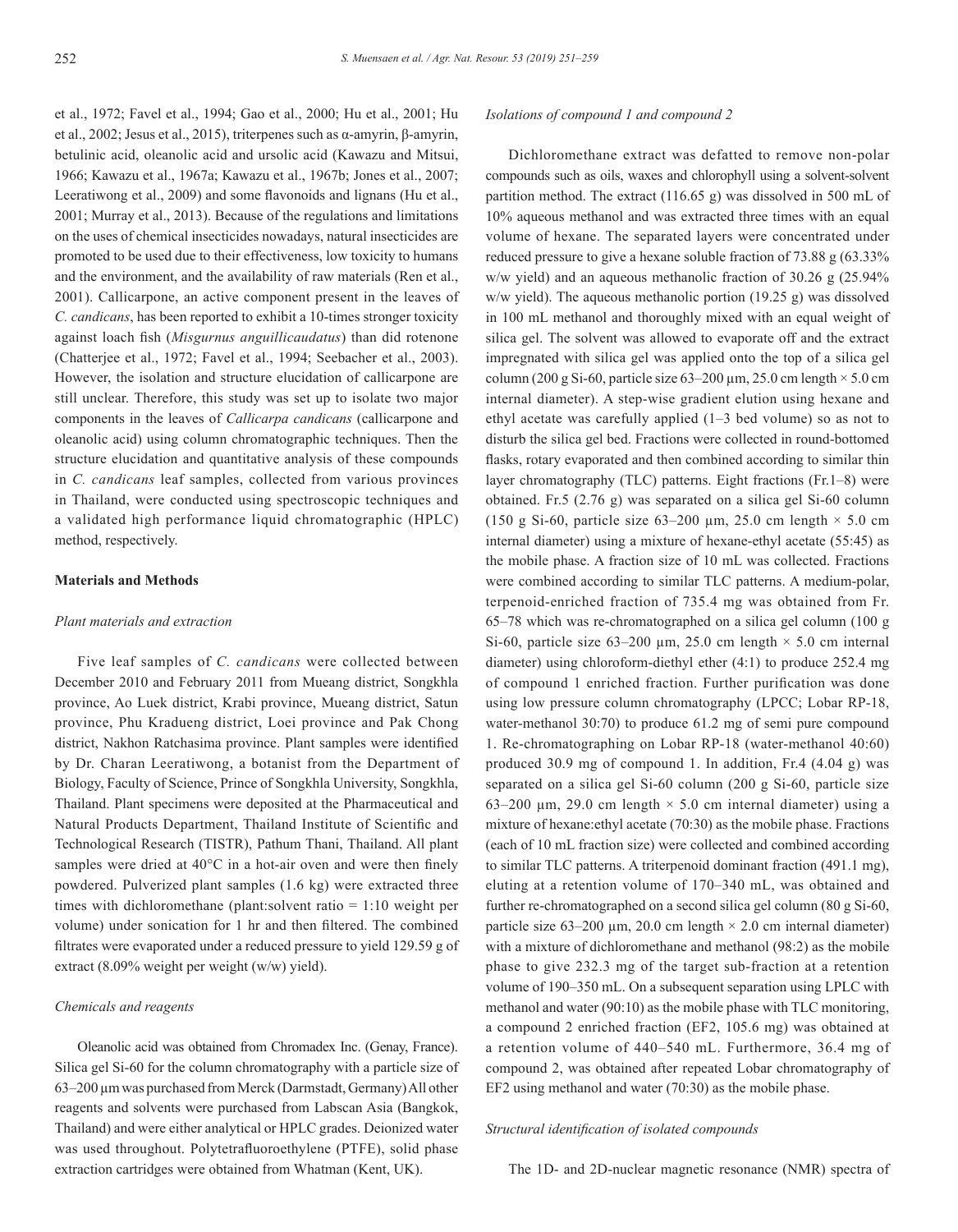the isolated compounds were investigated, using an Avance 500 (500 MHZ; Bruker; Germany), in  $CDCl<sub>3</sub>$  with tetramethylsilane (TMS) as the internal standard. A field gradient technique using Proforma 1 equipment, was used for the heteronuclear single quantum correlation and heteronuclear multiple quantum correlation experiments. The NMR spectra of the compound were measured on a Jeol JMN A-500 (JEOL Ltd; Japan), from the Scientific and Technological Research Equipment Center, Chulalongkorn University, Thailand.

The infrared (IR) spectra (KBr disc) of the isolated compounds were investigated using a Fourier-transform infrared spectrometer (Magna-IRTM spectrometer 550 Nicolet; LabX; Canada) at the Central Laboratory, Faculty of Pharmacy, Mahidol University, Thailand.

ESI mass spectrometry (MS) spectra of the isolated compounds were investigated using a mass spectrometer (LC-10 ADvp, Bruker micro Q-TOF; Bruker; Germany) at the Central Laboratory of the Faculty of Pharmacy, Mahidol University, Thailand.

UV spectral analysis was carried out using an ultraviolet (UV) detector (UA-6; Isco; USA). Each sample solution was prepared in methanol at a concentration of 1 mg/mL.

#### *Analysis of callicarpone and oleanolic contents by HPLC*

The HPLC method was performed on a Waters unit, equipped with a Waters 600 Controller pump, a Waters 2996 photodiode array detector, and a Waters 717 Auto-sampler plus with a 250 μL loop. An AX-Bridge Shield RP18 column (5 µm particle size, 150 mm length  $\times$  4.6 mm internal diameter) was used for the analysis. The HPLC column was maintained at room temperature. HPLC analysis of the extracts was carried out using the conditions applied from the methods for terpenoid analysis previously reported (Waksmundzka-Hajnos and Sherma, 2010). The gradient mode of the mobile phases with water containing 0.005% trifluoroacetic acid (eluent A) and acetonitrile containing 0.005% trifluoroacetic acid (eluent B) was used. The flow rate was 1.0 mL/min and the injection volumes were 20 μL for plant samples and 5 μL for oleanolic acid and callicarpone. The chromatograms were monitored at 206 nm and 266 nm for oleanolic acid and callicarpone, respectively. An electrosprayionization mass spectrometer (ES MS) detector was used to identify the peak of callicarpone compared with the information of callicarpone previously reported. Dried *C. candicans* leaf powders (5 g) collected from different provinces were separately extracted with 50 mL of methanol using the sonication method for 30 mins and then filtered. The process was repeated three times. The filtrates were combined and concentrated under vacuum and the final volume was adjusted to 50 mL with methanol. It was filtered through a 0.45 µm PTFE syringe filter and applied to the HPLC analysis as mentioned before (Hu et al., 2005). Standard oleanolic acid purchased from Chromadex Inc. (Genay; France) and isolated callicarpone obtained from the isolation process, were used in the validation and quantitative analysis of oleanolic acid and callicarpone in the *C. candicans* leaf extracts.

#### *Statistical analysis*

The results of the quantitative analysis of the callicarpone and oleanolic acid contents in *C. candicans* leaves from different locations in Thailand using HPLC were reported as the mean  $\pm$  SD of triplicate analysis. Least significant difference was used to compare means  $(p < 0.05)$ . All analyses were performed using the SPSS for Windows software package (version 16.0; SPSS Inc.; USA).

# **Results and Discussion**

# *Isolation and identification of compound 1 and compound 2*

The separation of the dichloromethane extract from the leaves of *C. candicans* from Krabi province, using solvent-solvent extraction and column chromatography, yielded three compounds. The separated compounds were structurally identified using spectroscopic techniques (UV, IR, <sup>1</sup>H NMR and <sup>13</sup>C NMR) as callicarpone (compound  $1, 3.92$  mg/ 100g dried leaves) and oleanolic acid (compound 2, 3.37 mg/100g dried leaves). The amounts of callicarpone and oleanolic acid in the leaf extracts of *C. candicans* collected from different locations in Thailand were quantitatively analyzed using a validated HPLC method. The callicarpone contents in *C. candicans* were in the range 0.04–0.23 g% of dried leaves while oleanolic acid contents were in the range 0.44–0.88 g% of dried leaves.

#### *Compound 1*

Compound 1 (30.9 mg, 3.92 mg% of dried leaves) was obtained as a yellow amorphous compound, soluble in chloroform. TLC analysis of compound 1 (silica gel 60 F254, solvent system chloroform-diethyl ether, 4:1) showed a single green spot after being sprayed with 5% vanillin in a concentrated sulfuric acid spraying reagent (R*<sup>f</sup>* 0.38). The ultraviolet absorption spectrum of compound 1 showed maximum absorption (λmax) at 266.5 nm. The electrospray ionization mass spectrum exhibited a peak corresponding to  $(M+H)^+$  at m/z 333.17, therefore the molecular mass of compound 1 was deduced to be 332.

IR spectra (KBr disc): The IR spectra showed an IR peak of the alcohol hydrogen group (O-H stretching) at 3,446 cm-1, aldehyde C-H stretching at  $2.919$  cm<sup>-1</sup>, ketone group (C=O stretching) at  $1.739$ cm<sup>-1</sup>, unsaturated alkene group (C=C stretching) at  $1,677$  cm<sup>-1</sup>, asymmetric bending and scissoring of CH<sub>3</sub> at 1,444 cm<sup>-1</sup>, OH bending at 1,370 cm<sup>-1</sup> and epoxide symmetric ring stretching at 1,238 cm-1.

<sup>1</sup>H NMR: As shown in Table 1, the 1H NMR spectrum of compound 1 displayed singlet signals of five tertiary methyl protons at 1.20 (3H, H-16), 1.25 (3H, H-17) 0.99 (3H, H-18), 0.99 (3H, H-19) and 1.40 (3H, H-20). Signals at 2.48 (1H, dd, *J* =20.93 Hz) and 3.37 (1H, dd,  $J = 19.18$ , 1.22 Hz) were assigned to H-14β and H-14α, respectively, the more de-shielded of which showed long range coupling with protons at 3.75 (1H, d,  $J = 1.22$  Hz) assignable to H-12. In addition to the presence of two methylene protons at C-14, four pairs of nonequivalent methylene protons were observed at 1.95 (1H, H-6α, *dd*, *J* = 15.03, 2.96 Hz), 2.56 (1H, H-6β, *dd*, *J* = 15.19,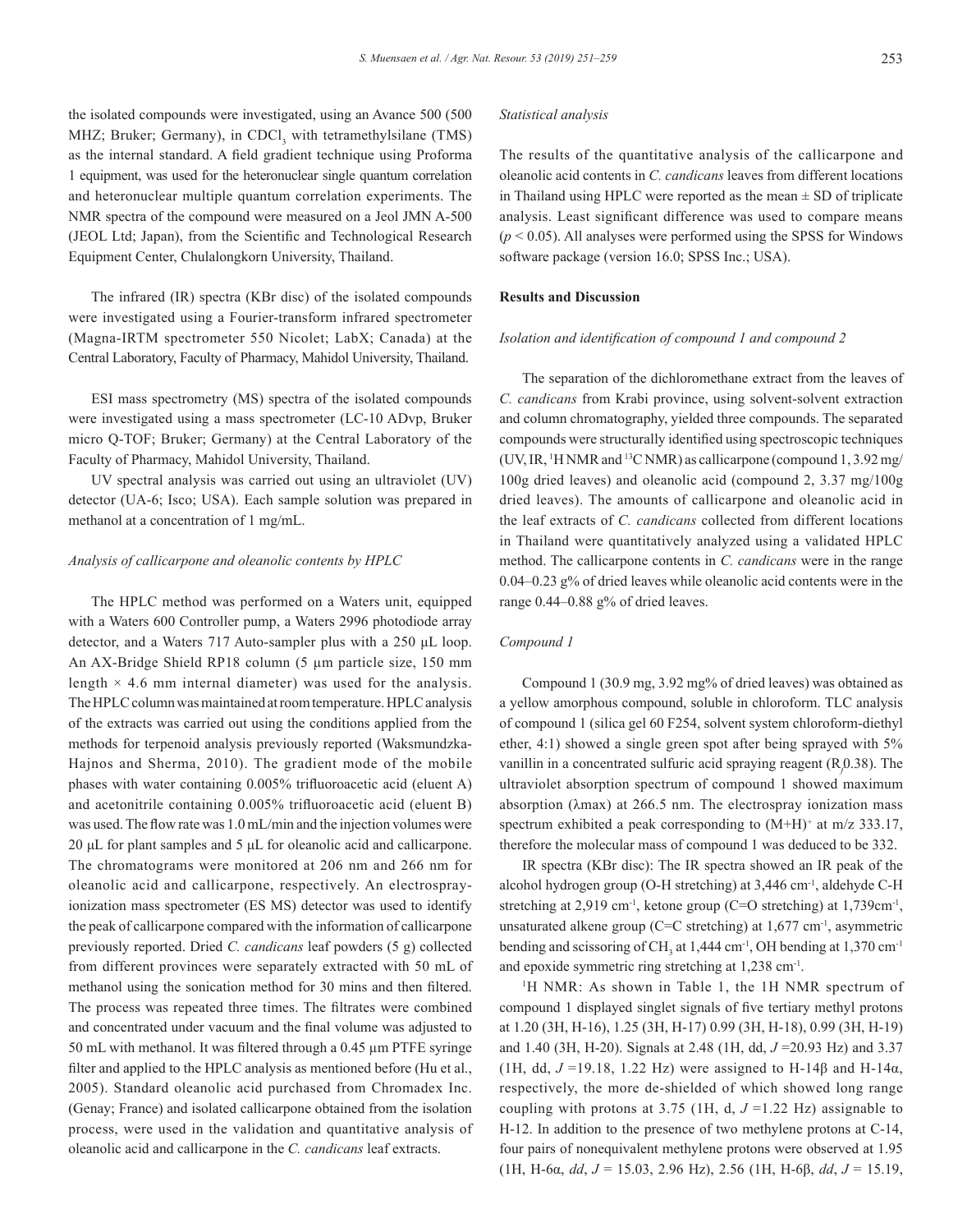2.01 Hz), 2.74 (1H, H-1β, *dd*, *J* =17.23, 2.91 Hz), 1.40 (1H, H-1α), 1.04 (1H, H-2β, t, *J* =3.52 Hz) and 1.40 (1H, H-2α), 1.66 (2H, H-3). The signal at  $\delta$  2.34 (1H, m) was assigned as H-5. Table 1 shows the  $H$  NMR (500 MHz, CDCl<sub>3</sub>) correlations of compound 1. The 1 H NMR data of compound 1 corresponded to the reported information of callicarpone (Chatterjee et al., 1972; Favel et al., 1994).

<sup>13</sup>C NMR: As shown in Table 2, the <sup>13</sup>C NMR (126 MHz,  $CDCl<sub>3</sub>$ ) and the distortionless enhancement by polarization transfer experiments showed 20 signals ascribed to: five methyl carbons  $(CH<sub>3</sub>)$ ; 19.61 (C-16), 21.09 (C-17), 20.92 (C-18), 27.13 (C-19), and 22.29 (C-20); five methylene carbons (CH<sub>2</sub>); 36.12(C-1), 18.26 (C-2), 35.73 (C-3), 29.84 (C-6), and 23.64 (C-14); two methine carbons (CH); 49.84 (C-5), and 59.78 (C-12); and eight quaternary carbons (C); 40.32 (C-4), 199.71 (C-7), 137.36 (C-8), 151.99 (C-9), 36.82 (C-10), 199.16 (C-11), 62.65 (C-13) and 71.48 (C-15).

<sup>1</sup>H-<sup>1</sup>H COSY: The <sup>1</sup>H-<sup>1</sup>H COSY showed cross-peaks from <sup>1</sup>H-<sup>1</sup>H dipolar couplings of H-1β to H-6α, H-1β to H-6β H-3 to H-5, H-6α to H-6β, H-12 to H-14α and H-14α to H-14β, respectively (Table 1).

HSQC and HMBC: The HSQC and HMBC experiments suggested the proton-carbon single bond correlations and multi-bond proton carbon correlations, respectively. The HSQC correlations showed C-H connectivities from H-1 $\alpha$  to C-1, H-2 $\alpha$  to C-2, H-3 to C-3, H-12 to C-12, H-14α to C-14, H-14β to C-14, H-16 to C-16, H-19 to C-19, and H-20 to C-20, together with their chemical shift values. The HMBC correlation of the proton H-1α (δ 1.40) to C-3 (δ 35.73), C-4 (δ 40.32), C-5 (δ 49.84), H-1β (δ 2.74) to C-9 (δ 151.99), H-2α (δ 1.40) to C-3 (δ 35.73), C-4 (δ 40.32), C-5 (δ 49.84), H-3 (δ 1.66) to C-4 (δ 40.32), H-5 (δ 2.34) to C-6 (δ 29.84), H-6α to (δ 1.95) to C-4 (δ 40.32), C-18 (δ 20.92), H-6β to (δ 1.95) to C-4 (δ 40.32), C-5 (δ 49.84), H-12 (δ 3.75) to C-9 (δ 151.99), C-11 (δ 199.16), C-13 (δ 62.65), H-14α (δ 3.37) to C-9 (δ 151.99), C-11 (δ 199.16), C-13 (δ 62.65), H-14β (δ 2.48) to C-9 (δ 151.99), C-11 (δ 199.16), C-13 (δ 62.65), C-16 (δ 19.61), H-18 (δ 0.99) to C-3 (δ 35.73), C-5 (δ 49.84), H-19 (δ 0.99) to C-3 (δ 35.73), C-5 (δ 49.84), H-20 (δ 1.40) to C-3 (δ 35.73) and C-5  $($ δ 49.84), respectively (Table 2).

According to the above spectral data, compound 1 was proposed to be 1, 2, 3, 4, 4a, 5, 7, 7a, 8a, 9b-decahydro-7a-(1-hydroxy-1 methylethyl)-4, 4, 9b-trimethylphenanthro [2, 3-b] oxirene-6, 9-dione (callicarpone).

# *Compound 2*

Compound 2 (36.4 mg, 3.37 mg% of dried leaves) was obtained as a white amorphous compound, soluble in chloroform and methanol. TLC analysis of compound 2 (silica gel 60 F254, solvent system chloroform-diethyl ether, 4:1) showed a single pink spot in visible light after spraying with 10% sulfuric acid spraying reagent and appeared as pink band under UV 366 nm (R*<sup>f</sup>* 0.35). The ultraviolet absorption spectrum of compound 2 showed the maximum absorption (λmax) at 206 nm. The electrospray ionization mass spectrum exhibited a peak corresponding to  $(M+Na)$  + at m/z 479.3; therefore, the molecular mass of compound 2 was deduced to be 456.3.

IR spectrum (KBr disc): The IR spectrum (KBr disc) of compound 2 showed an IR peak of the alcohol hydrogen group (O-H stretching) at 3449 cm-1, methyl C-H stretching at 2946 cm-1, methylene C-H stretching at 2863 cm-<sup>1</sup>, ketone group (C=O stretching) at 1691 cm<sup>-1</sup>, asymmetric bending and scissoring of  $CH_3$ - at 1459 cm<sup>-1</sup>,  $CH_2$ stretching at 1386 cm<sup>-1</sup>, C-H bending at 1264 cm<sup>-1</sup> and C-O- stretching at 1030 cm-1.

|  |  |  |  | <b>Table 1</b> 1H nuclear magnetic resonance correlations of compound 1 (500 MHz, CDCl <sub>3</sub> ). |  |  |  |  |  |  |  |
|--|--|--|--|--------------------------------------------------------------------------------------------------------|--|--|--|--|--|--|--|
|--|--|--|--|--------------------------------------------------------------------------------------------------------|--|--|--|--|--|--|--|

| Proton     | Chemical shift                       | J(Hz)       | $H^{-1}H$          | Literature chemical shift ( $\delta_{\mu}$ , ppm) |
|------------|--------------------------------------|-------------|--------------------|---------------------------------------------------|
|            | $(\delta_{\mu},$ ppm) (multiplicity) |             | COSY               | (Kawazu et al., 1967a; 1967b)                     |
| $1\alpha$  | $1.40(s)*$                           |             | 6 <sup>b</sup>     |                                                   |
| $1\beta$   | $2.74$ (dd)                          | 2.91, 17.23 | 6b, 6 <sup>a</sup> |                                                   |
| $2\alpha$  | $1.40(s)*$                           |             |                    |                                                   |
| $2\beta$   | 1.04(t)                              | 3.52        |                    |                                                   |
| 3          | 1.66(m)                              | ٠.          | $5, 14^a$          | ٠                                                 |
| 5          | 2.34(m)                              |             |                    |                                                   |
| $6\alpha$  | $1.95$ (dd)                          | 2.96, 15.03 |                    |                                                   |
| $6\beta$   | $2.56$ (dd)                          | 2.01, 15.19 | 1b, $6^a$          |                                                   |
| 12         | 3.75(s)                              | 1.22        | 14 <sub>b</sub>    | $3.71$ (1H, J=1.2)                                |
| $14\alpha$ | $2.48$ (dd)                          | 5.04, 20.93 | 14b, 3             | $3.41$ (1H, J=1.2, 19.5)                          |
| $14\beta$  | $3.37$ (dd)                          | 1.22, 19.18 | 14a, 12            | $2.43$ (1H, J=19.5)                               |
| 16         | 1.20(s)                              |             |                    | 1.18(3H)                                          |
| 17         | 1.25(s)                              |             |                    | 1.29(3H)                                          |
| 18         | $0.99(s)$ **                         |             |                    | 0.92(3H)                                          |
| 19         | $0.99(s)$ **                         |             |                    | 0.90(3H)                                          |
| 20         | $1.40(s)*$                           |             | 14 <sup>b</sup>    | 1.39(3H)                                          |

ppm = parts per million.

\*signal from H-1 $\alpha$  overlaps with signals from H-2 $\alpha$  and H-20.

\*\*signal from H-18 overlaps with signal from H-19.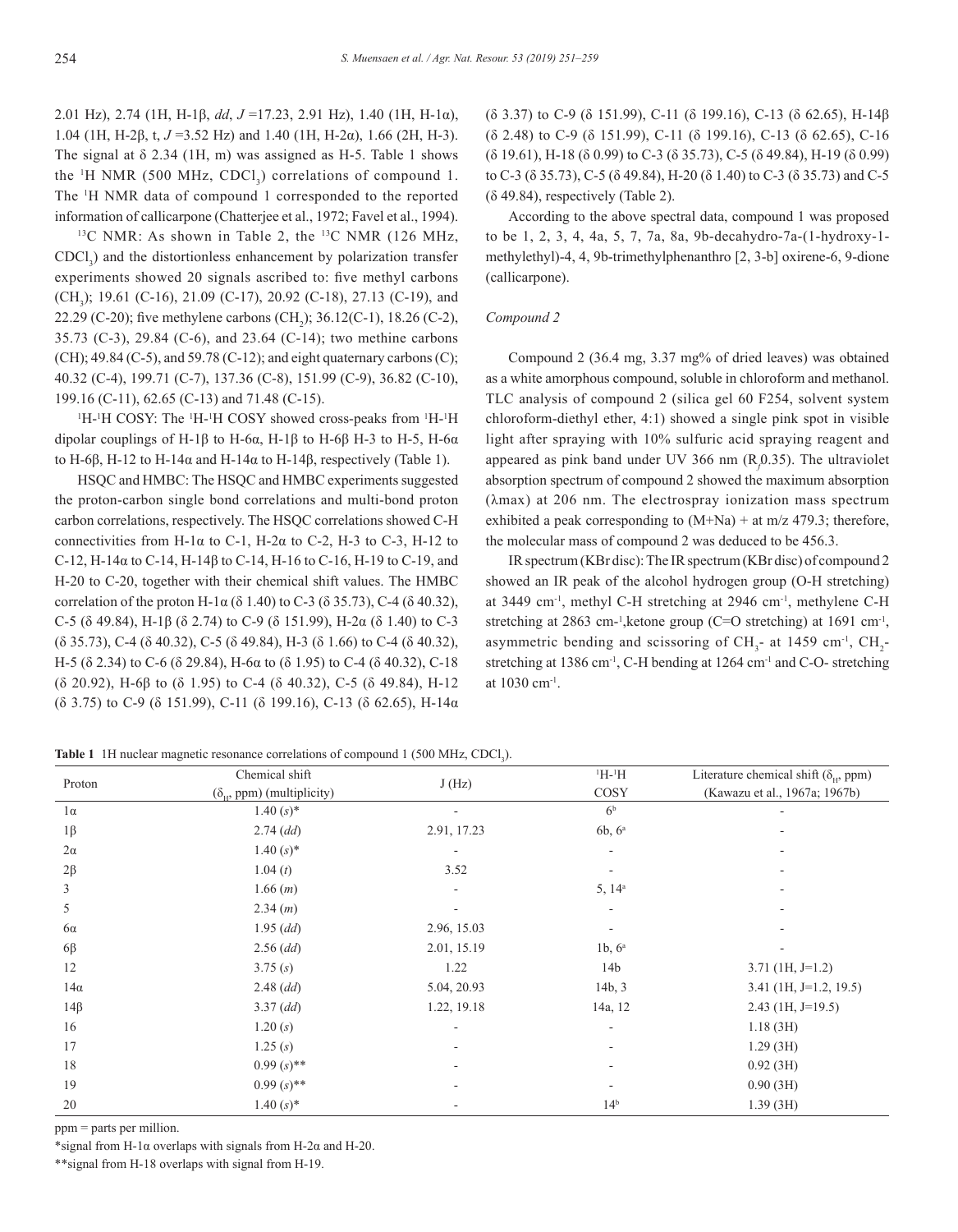| Carbon | $\mathcal{L}$<br>Chemical shift ( $\delta_c$ , ppm) | Type of carbon | HSQC with H                            | HMBC with H     |
|--------|-----------------------------------------------------|----------------|----------------------------------------|-----------------|
|        | 36.12                                               | Methylene      | 1 <sup>b</sup>                         |                 |
| 2      | 18.26                                               | Methylene      | $1^{\text{a}}$ , $2^{\text{a}}$ , $20$ |                 |
| 3      | 35.73                                               | Methylene      | $3, 6^b$ 14 <sup>a</sup>               | 2, 16, 18, 19   |
| 4      | 40.32                                               | Quaternary     |                                        | 1 <sup>a</sup>  |
| 5      | 49.84                                               | Methane        | $6^{\mathrm{a}}$                       |                 |
| 6      | 29.84                                               | Methylene      | 6 <sup>b</sup>                         | 17              |
|        | 199.71                                              | Quaternary     | -                                      | $14^{b}$        |
| 8      | 137.36                                              | Quaternary     | ٠                                      | 14 <sup>b</sup> |
| 9      | 151.99                                              | Quaternary     | $\overline{\phantom{a}}$               | $12, 14^b,$     |
| 10     | 36.82                                               | Quaternary     |                                        |                 |
| 11     | 199.16                                              | Quaternary     |                                        | 12              |
| 12     | 59.78                                               | Methane        | 12                                     | 14 <sup>b</sup> |
| 13     | 62.65                                               | Quaternary     | $\overline{\phantom{a}}$               | 14 <sup>b</sup> |
| 14     | 23.64                                               | Methylene      | 14 <sup>b</sup>                        |                 |
| 15     | 71.48                                               | Quaternary     | -                                      |                 |
| 16     | 19.61                                               | Methyl         | 16 <sup>a</sup>                        |                 |
| 17     | 21.09                                               | Methyl         | $\overline{\phantom{a}}$               |                 |
| 18     | 20.92                                               | Methyl         | 5, 18                                  |                 |
| 19     | 27.13                                               | Methyl         | 18, 19                                 |                 |
| 20     | 22.29                                               | Methyl         | 20                                     |                 |

**Table 2** 13C nuclear magnetic resonance, heteronuclear single quantum correlation (HSQC) and heteronuclear multiple bond correlation (HMBC) of compound 1  $(126 \text{ MHz}, \text{CDCl}_3).$ 

ppm = parts per million.

<sup>1</sup>H NMR: As shown in Table 3, the <sup>1</sup>H NMR spectrum  $(500)$  $MHz$ , CDCl<sub>3</sub>) of compound 2 showed seven singlet signals of tertiary methyl protons  $(CH_3)$  at 1.24 (3H, H-23), 1.03 (3H, H-24), 0.91 (3H, H-25), 1.06 (3H, H-26), 1.34 (3H, s, H-27), 0.96 (3H, H-29) and 1.03  $(3H, H-30)$ . Signals for methylene protons  $(CH<sub>2</sub>)$  were found at 1.03 (1H, H-1α), 1.59 (1H, H-1β), 1.83 (2H, H-2), 1.39 (1H, H-6β), 1.58 (1H, H-6α), 1.56 (1H, H-7β), 1.58 (1H, H-7α), 1.97 (2H, H-11), 1.25 (1H, H-15α), 2.30 (1H, H-15β), 1.97 (1H, H-16β), 2.13 (1H, H-16α), 1.35(1H, H-19β), 1.82 (1H, H-19α), 1.25 (1H, H-21β), 1.47 (1H, H-21α), 1.82 (1H, H-22α) and 2.03 (1H, H-22β). Methine protons were found at 0.89 (1H, H-5), 1.70 (1H, H-9), 3.31 (1H, dd, H-18), δ 3.47 (1H, dd, H-3) and  $\delta$  5.50 (1H, H-12), respectively.

<sup>13</sup>C NMR: The <sup>13</sup>C NMR (126 MHz, CDCl<sub>3</sub>) signal corresponding to the carboxyl C-28 appeared at 180.23. The spectral data were similar to those reported for oleanolic acid showing 30 signals (from C-1 to C-30) of seven methyl carbons  $(CH_3)$ ; 28.82 (C-23), 16.54 (C-24), 15.57 (C-25), 17.54 (C-26), 26.17 (C-27), 33.30 (C-29) and 23.81 (C-30). Methylene carbons  $(CH_2)$  were found at 38.90 (C-1), 28.11 (C-2), 18.80 (C-6), 33.30 (C-7), 23.82 (C-11), 28.34 (C-15), 23.92 (C-16), 46.57 (C-19), 34.28 (C-21) and 33.59 (C-22). Methine carbons (CH) were found at 78.15 (C-3), 55.83 (C-5), 48.15 (C-9), 42.04 (C-18) and 122.48 (C-12). Seven quaternary carbons (C) were found at 39.42 (C-4), 39.76 (C-8), 37.48 (C-10), 144.93 (C-13), 42.19 (C-14), 46.71 (C-17) and 30.99 (C-20).

HSQC and HMBC: The <sup>1</sup>H-<sup>13</sup>C HSQC and HMBC spectra of compound 2 suggested proton-carbon single bond correlations and multi-bond proton carbon correlations, respectively. The HSQC correlations showed C-H connectivities from H-12 to C-12, H-18 to C-18 and H-22 to C-22. The HMBC correlations from H-18 at 3.31 showed long range connectivity with a substantial number of carbons, namely C-13 at 144.93, C-17 at δ 46.71 and C-19 at δ 46.57 (two-bonds interaction) and C-12 at 122.48, C-14 at 42.19, C-16 at 23.92 and C-28 at 180.23 (three-bonds interaction), respectively.

According to the above spectral data, compound 2 was proposed to be (3β)-3-hydroxyolean-12-en-28-oic acid (oleanolic acid).



**Fig.1** Chemical structures of: (A) callicarpone; (B) oleanolic acid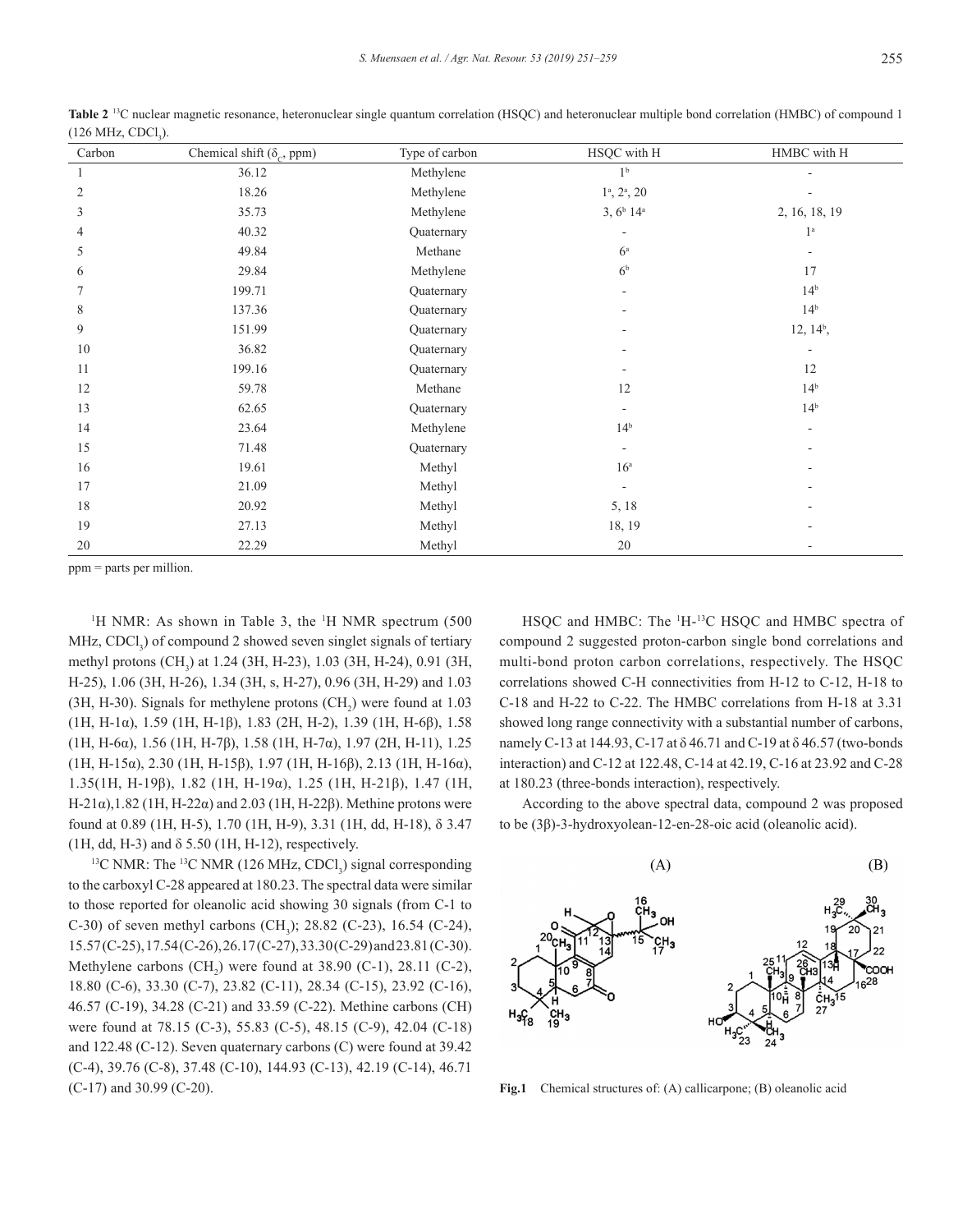**Table 3** <sup>1</sup>H and <sup>13</sup>C nuclear magnetic resonance correlations of compound 2 (500 MHz, CDCl<sub>3</sub>)

| Carbon     |                             | $\delta_{\rm H}$ , ppm (multiplicity) | HMBC from H to C                  | Literature (Soejarto, 2002)             |                                       |  |
|------------|-----------------------------|---------------------------------------|-----------------------------------|-----------------------------------------|---------------------------------------|--|
|            | $(\delta_c, ppm)$           |                                       |                                   | $\delta_{\rm\scriptscriptstyle C},$ ppm | $\delta_{\rm H}$ , ppm (multiplicity) |  |
| $1\alpha$  | 38.90                       | $1.03*$                               | L.                                | 39.0                                    | $1\alpha$ 1.02                        |  |
| $1\beta$   | $\overline{\phantom{a}}$    | 1.59                                  |                                   | $\blacksquare$                          | $1\beta$ 1.57                         |  |
| $2\alpha$  | 28.11                       | 1.83                                  |                                   | 28.1                                    | $2\alpha$ 1.82                        |  |
| $2 \beta$  | $\sim$                      | 1.83                                  |                                   | $\blacksquare$                          | $2\beta$ 1.82                         |  |
| 3          | 78.15                       | $3.47$ (dd)                           |                                   | 78.2                                    | $3.44$ (dd)                           |  |
| 4          | 39.42                       | $\sim$                                |                                   | 39.4                                    | $\sim$                                |  |
| 5          | 55.83                       | 0.89                                  |                                   | 55.9                                    | 0.88(d)                               |  |
| $6\alpha$  | 18.80                       | 1.58**                                |                                   | 18.8                                    | $6\alpha$ 1.58                        |  |
| $6\beta$   | $\omega$                    | 1.39                                  |                                   | $\overline{\phantom{a}}$                | $6\beta$ 1.39                         |  |
| $7\alpha$  | 33.30                       | 1.58**                                |                                   | 33.4                                    | $7\alpha$ 1.53                        |  |
| $7\beta$   | $\sim$                      | 1.56                                  |                                   | $\blacksquare$                          | 7β 1.36                               |  |
| 8          | 39.76                       | $\bar{\phantom{a}}$                   |                                   | 39.8                                    | $\omega$                              |  |
| 9          | 48.15                       | 1.70                                  |                                   | 48.2                                    | 1.71 (tr)                             |  |
| $10\,$     | 37.48                       | $\overline{\phantom{a}}$              |                                   | 37.4                                    |                                       |  |
| $11\alpha$ | 23.82                       | 1.97                                  |                                   | 23.8                                    | $11\alpha$ 1.96                       |  |
| $11\beta$  | $\sim$                      | 1.97                                  |                                   | $\blacksquare$                          | $11\beta$ 1.96                        |  |
| 12         | 122.48                      | 5.50                                  |                                   | 122.6                                   | 5.49                                  |  |
| 13         | 144.93                      | $\blacksquare$                        |                                   | 144.8                                   |                                       |  |
| 14         | 42.19                       | $\overline{\phantom{a}}$              |                                   | 42.2                                    |                                       |  |
| $15\alpha$ | 28.34                       | 1.25                                  |                                   | 28.4                                    | $15\alpha$ $1.22$                     |  |
| $15\beta$  | $\sim$                      | $2.30\,$                              |                                   | $\overline{\phantom{a}}$                | $15\beta$ 2.19                        |  |
| $16\alpha$ | 23.92                       | 2.13                                  |                                   | 23.8                                    | $16\alpha$ 2.12 tr                    |  |
| $16\beta$  | $\omega$                    | 1.97                                  |                                   | $\omega$                                | $16\beta$ 1.96                        |  |
| $17\,$     | 46.71                       | $\mathcal{L}_{\mathcal{A}}$           |                                   | 46.7                                    | $\mathbb{Z}^{\mathbb{Z}}$             |  |
| $18\,$     | 42.04                       | 3.31 (dd)                             | C12, C13, C14, C16, C17, C19, C28 | 42.1                                    | 3.30 (dd)                             |  |
| $19\alpha$ | 46.57                       | 1.82                                  |                                   | 46.6                                    | $19\alpha$ 1.83                       |  |
| $19\beta$  | $\mathcal{L}_{\mathcal{A}}$ | 1.35                                  |                                   | $\overline{\phantom{a}}$                | 19β 1.32                              |  |
| $20\,$     | 30.99                       | $\sim$                                |                                   | 31.0                                    | $\Box$                                |  |
| $21\alpha$ | 34.28                       | 1.47                                  |                                   | 34.3                                    | $21\alpha$ 1.46                       |  |
| $21\beta$  | $\overline{\phantom{a}}$    | 1.25                                  |                                   | $\overline{\phantom{a}}$                | $21\beta$ 1.23                        |  |
| $22\alpha$ | 33.59                       | 1.82                                  |                                   | 33.2                                    | $22\alpha$ 1.82                       |  |
| $22\beta$  | $\sim$                      | 2.03                                  |                                   | $\blacksquare$                          | 22β 2.04                              |  |
| 23         | 28.82                       | 1.24(s)                               |                                   | $28.8\,$                                | 1.24(s)                               |  |
| 24         | 16.54                       | $1.03(s)*$                            |                                   | 16.5                                    | 1.02(s)                               |  |
| 25         | 15.57                       | 0.91(s)                               |                                   | 15.6                                    | 0.93(s)                               |  |
| 26         | 17.54                       | 1.06(s)                               |                                   | 17.5                                    | 1.04(s)                               |  |
| 27         | 26.17                       | 1.35(s)                               | C13                               | 26.2                                    | 1.30(s)                               |  |
| $28\,$     | 180.23                      | $\overline{\phantom{a}}$              |                                   | $180.0\,$                               | $\sigma_{\rm{eff}}$                   |  |
| 29         | 33.30                       | 0.96(s)                               |                                   | 33.4                                    | 0.97(s)                               |  |
| 30         | 23.81                       | $1.03 (s)*$                           | $\overline{a}$                    | 23.8                                    | 1.02(s)                               |  |

ppm = parts per million; HMBC = heteronuclear multiple bond correlation.

 $*$  signal from H-1 $\alpha$  overlaps with signals from H-24 and H-30

\*\*signal from H-6α overlaps with signal from H-7α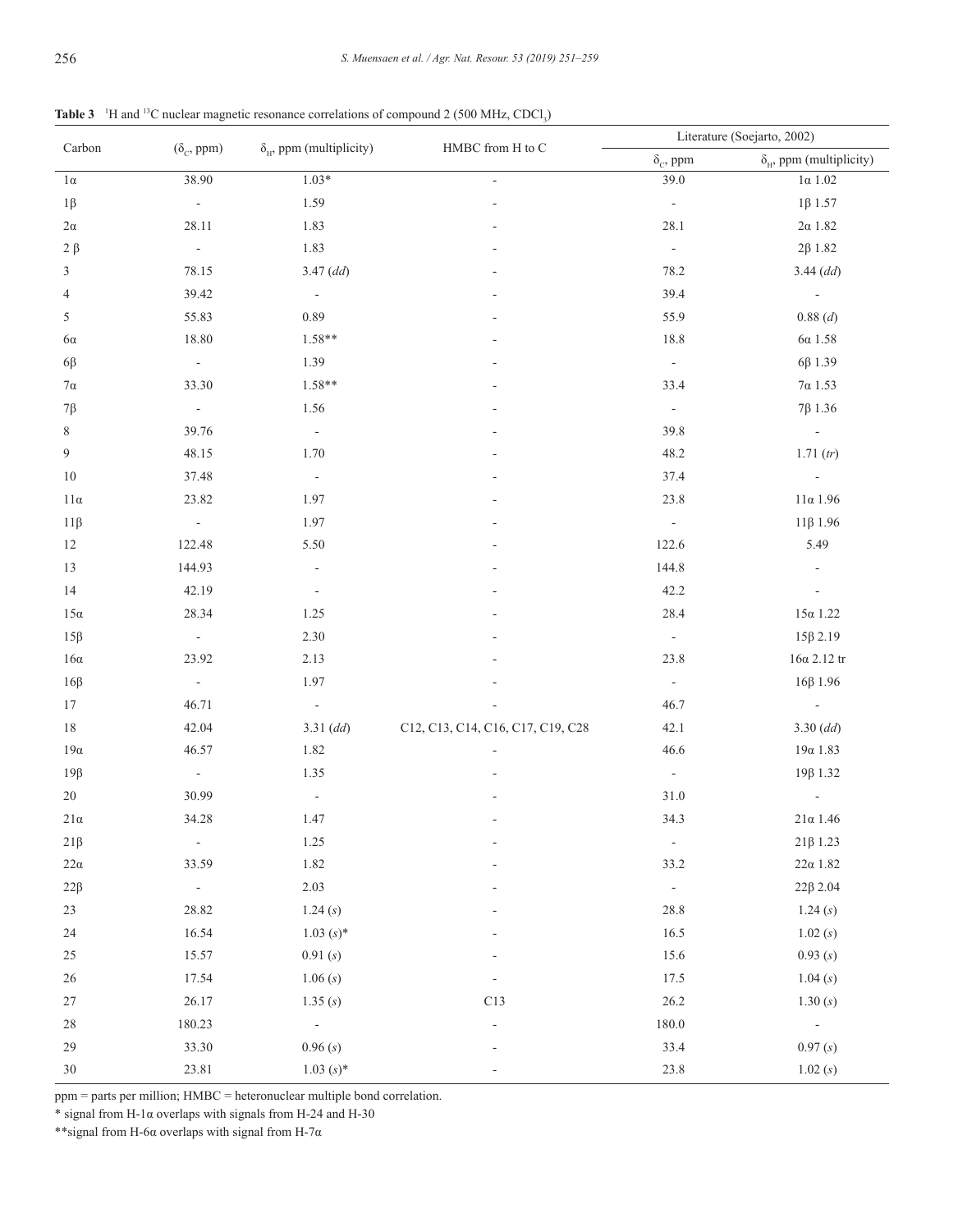*Analysis of callicarpone and oleanolic contents using high performance liquid chromatography*

The validation for the quantitative analysis of callicarpone and oleanolic acid was conducted using HPLC with the analytical conditions as described in the Materials and methods section (Fig. 2A and 2B, respectively). The linearity of the method was evaluated by analyzing a series of varying concentrations of the reference standards. Five microliters of the 10 standard solutions containing  $10-1,000 \mu g$ / mL of callicarpone or oleanolic acid were analyzed using HPLC. The standard curve of each standard compound was obtained by plotting the concentrations of the standard versus the peak areas. The slope and intercept values were then determined. The correlation coefficient was calculated using the least-square linear regression method. The  $\mathbb{R}^2$ values for both compounds were greater than 0.9990, confirming the linearity of the method. Peak purity was investigated using the diode array detector (DAD) and MS data of all peaks of interest and there was no indication of co-elution or impurities.

The intra-day precision was performed by analyzing the reference standards of callicarpone or oleanolic acid at three different concentrations (100, 200 and 300  $\mu$ g/mL) on the same day ( $n = 10$ ). Inter-day precision was carried out in the same manner as the intra-day precision but on 10 different days ( $n = 5$ ). The relative standard deviation (RSD) was calculated. The intra-day precisions (% RSD) of the 100, 200 and 300 μg/mL analysis of standard callicarpone were 0.51, 0.37 and 0.31, respectively, while the %RSD values for the analysis of oleanolic acid were 1.28, 1.03 and 1.02, respectively. The inter-day precision (%RSD) of callicarpone and oleanolic acid were  $0.25 \pm 0.17$  and  $1.20 \pm 0.34$ , respectively. The method can therefore be regarded as precise.

The accuracy of the HPLC method was evaluated using the recovery of callicarpone or oleanolic acid in the *C. candicans* leaf extracts. Standard callicarpone and oleanolic acid in the ranges 75 μg/mL, 100 μg/mL, 150 μg/mL and 200 μg/mL were spiked into *C. candicans* leaf extracts. Each concentration was injected into six supinates using the optimized HPLC conditions. The average recoveries were  $99.50 \pm 0.19\%$  for callicarpone and  $103.04 \pm 0.08\%$  for oleanolic acid. The results were in compliance with the USP requirement (80–120%) for quantitative analysis of a major ingredient using the chromatographic method. Therefore, this HPLC method was accurate for the analysis of these compounds in *C. candicans* leaf extracts. Limits of detection (LOD) and limits of quantitation (LOQ) of the compounds were calculated from the standard deviation of the y-intercept of the calibration curve and the slope of the calibration curve. The LOD values of callicarpone and oleanolic acid were 0.17 μg/mL and 0.44 μg/mL, respectively while their LOQ values were 0.52 μg/mL and 1.33 μg/mL, respectively.

The HPLC method was successfully utilized for the quantitative analysis of callicarpone and oleanolic acid in extracts from dried leaves of *C. candicans* collected from different provinces in Thailand. The HPLC chromatogram of extract from the leaves of *C. candicans* collected from Krabi province is shown in Fig. 2C. The positive mode ESI-MS spectrum of compounds from peak at RT 21.802 showed  $m/z$  at 332 and the DAD absorbance spectrum showed  $\lambda_{\text{max}}$  at 266 nm corresponding to the chemical characteristics of callicarpone previously reported (Kawazu et al., 1967a; 1967b). The results suggested the presence of callicarpone in *C. candicans* leaf extract. The callicarpone contents in the leaves of *C. candicans* ranged from 0.04 g% to 0.23 g% while the oleanolic acid contents were in the range 0.44–0.88 g%. As shown in Table 4, leaf samples collected from Satun province contained the highest amounts of callicarpone and oleanolic acid (0.23 g% and 0.88 g% of dried leaves, respectively). Callicarpone was previously reported as an active constituent that promoted a piscicidal effect, while oleanolic acid exhibited various biological activities including insecticidal, antibacterial, antifungal, antiviral and as a cytotoxic to cancer cell lines (Spies, 1933; Seebacher et al., 2003; Shao et al., 2006). Therefore, these two compounds have the potential to be used as markers for the quality control of *C. candicans* raw materials and products.

In conclusion, the separation of dichloromethane extract from the leaves of *C. candicans* using solvent-solvent extraction and column chromatography yielded two compounds (callicarpone and oleanolic acid) which could be used as markers. This was the first report of these two compounds in the leaves of *C. candicans* collected in Thailand.

HPLC methods were developed and validated for quantitative analysis of the callicarpone and oleanolic acid contents in leaf extracts of *C. candicans* collected from different provinces in Thailand. The leaves of *C. candicans* collected from Satun province had the highest callicarpone and oleanolic acid contents, suggesting Satun as the preferable source of *C. candicans* leaves with high amounts of active compounds. The validated HPLC method could be beneficial for further standardization and daily routine quality control of *Callicarpa* leaf extract in the future.

### **Conflict of Interest**

The authors declare that there are no conflicts of interest

#### **Acknowledgements**

The authors acknowledge financial support from the Graduate Program Development under the Collaboration of the Thailand Institute of Scientific and Technological Research and Universities to carry out this work. The authors also would like to thank Mr. Sayan Tanpanich for providing the plant materials.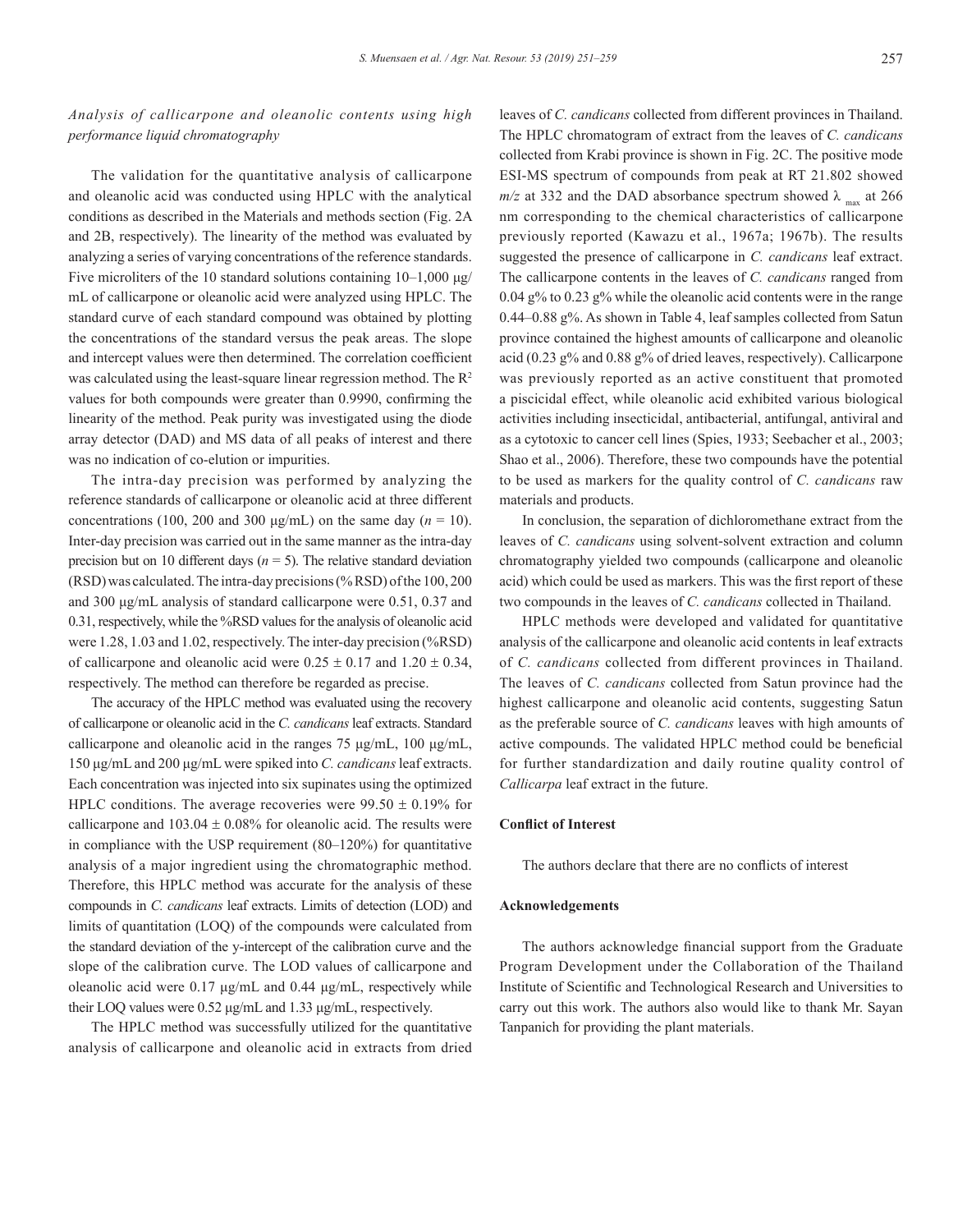

**Fig.2** HPLC chromatogram of standard callicarpone (A), standard oleanolic acid (B) and leaf extract of *C. candicans* (C), with high performance liquid chromatography conditions: analytical column was an XBridge Shield RP18 (5 µm, 150 mm × 4.6 mm internal diameter) column. The mobile phases were water containing 0.005% trifluoroacetic acid (eluent A) and acetonitrile containing 0.005% trifluoroacetic acid (eluent B). Gradient flow rate was 1.0 mL/min; ultra violetvisible detection wavelengths at 266 nm (A and C) and 206 nm (B), respectively.

**Table 4** Quantitative analysis of callicarpone and oleanolic acid contents in *C. candicans* leaves from different locations in Thailand using high performance liquid chromatography

| Collection location | Amount (g per 100 g dry leaves) |                              |  |  |
|---------------------|---------------------------------|------------------------------|--|--|
|                     | Callicarpone                    | Oleanolic acid               |  |  |
| Songkhla            | $0.04 + 0.00^{a,*}$             | $0.55 \pm 0.01^{\circ}$      |  |  |
| Krabi               | $0.14 \pm 0.00^b$               | $0.64 \pm 0.02^b$            |  |  |
| Satun               | $0.23 + 0.00^{\circ}$           | $0.88 \pm 0.01$ <sup>c</sup> |  |  |
| Loei                | $0.06 \pm 0.00$ <sup>d</sup>    | $0.44 \pm 0.00$ <sup>d</sup> |  |  |
| Nakhon Ratchasima   | $0.20 \pm 0.00^{\circ}$         | $0.64 \pm 0.01^{\rm b}$      |  |  |

Values shown as mean  $\pm$  SD.

\* Different lowercase, superscript letters in the same column are significantly different (*p* < 0.05).